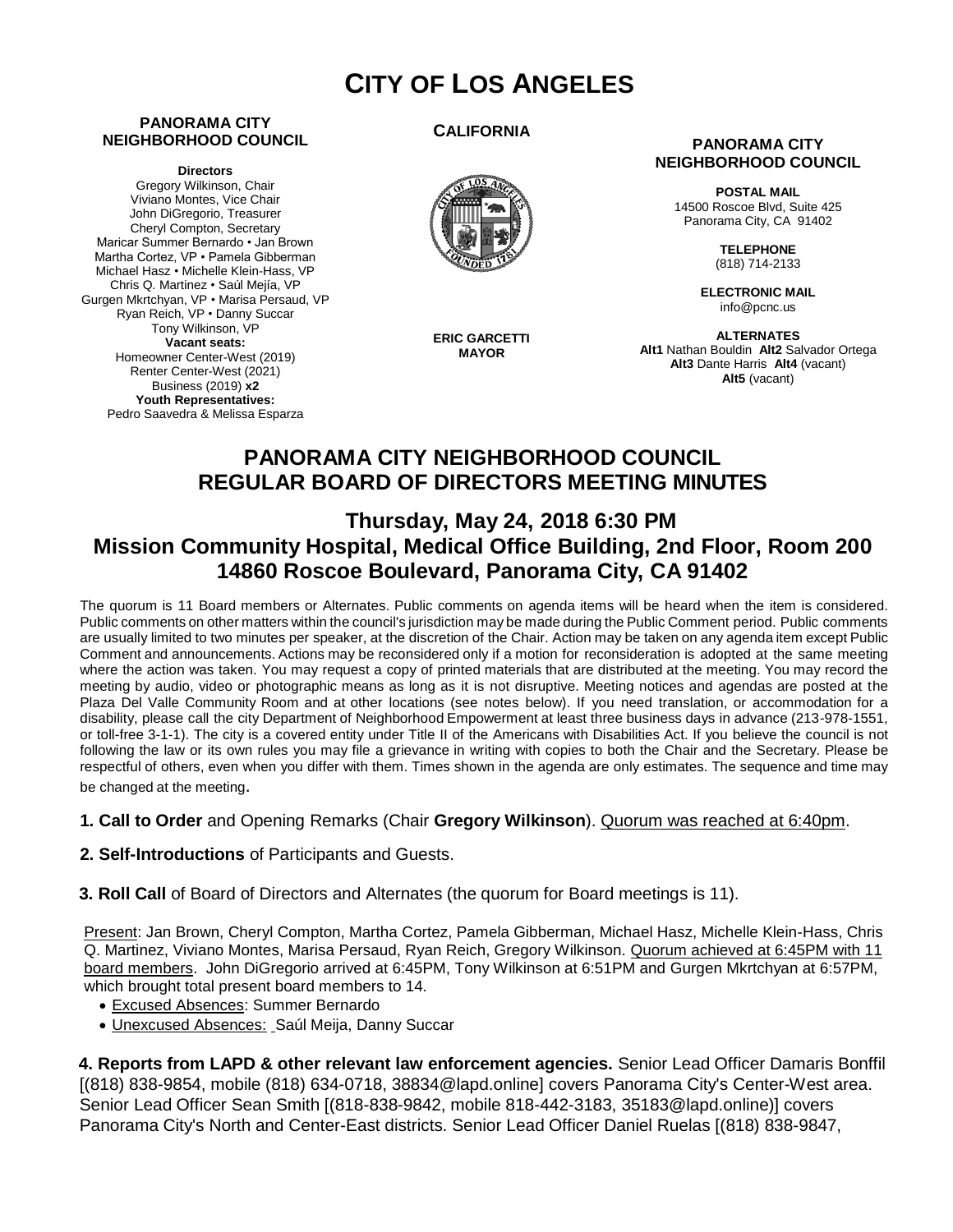mobile 818-679-208[2, 34435@lapd.online](mailto:34435@lapd.online)] is responsible for Panorama City south of Roscoe. Emergency: 911. Mission Division Front desk: 818-838-9800. Non-emergency: 877-ASKLAPD (877-275- 5273)**. No representative present.**

#### **5. Various elected officials and government agencies/departments will report, discussion, and receive community input (short Q&A as time permits).**

# **LOS ANGELES CITY COUNCIL DISTRICT 6**

Councilwoman Nury Martinez is represented in Panorama City by Andres Sandoval (Andre[s.Sandoval@lacity.org](mailto:Sandoval@lacity.org)). Area Director is Lorena Bernal (Lore[na.Bernal@lacity.org\)](mailto:Bernal@lacity.org). The district field office is located at 9300 Laurel Canyon Blvd., 2nd Floor, Sun Valley, CA 91331; 818-771-0236.

• Per Lorena Bernal, CD6 continues to fight graffiti in the neighborhood; in particular, the bridge at Woodman/Saticoy was cleared, but then almost immediately graffitied again. Would appreciate letter proposing time frame for cleaning. Graffiti Busters is always available to us. Union Pacific is studying access to tracks and trying to tie-in all bridges in clean-up. Vision Zero meeting coming up re bike lanes and pedestrian safety. Still working on a couple of homeless encampments at Panorama Rec. Splash pools should be open by June 19, they and are also considering reopening the bathrooms. Community clean-up this Saturday in North Hills, which also touches some areas of Panorama City. Community hours are available for students. Update on the Roscoe/Woodman development: building has been demolished and now digging down for parking.

# **LOS ANGELES CITY MAYOR'S OFFICE**

Mayor Eric Garcetti is represented in the East Valley by Area Representative, Brian Gavidia (cell: 213-713- 0960 Bri[an.Gavidia@LACity.org\)](mailto:Gavidia@LACity.org). The Mayor's San Fernando Valley office is located in the Van Nuys City Hall, 14410 Sylvan Street, Van Nuys, CA 91401. **No representative present.**

### **LOS ANGELES UNIFIED SCHOOL DISTRICT, DISTRICT 6**

Our LAUSD School Board Member is Kelly Gonez. Cara Onofre is her local representative. (Main (213) 241- 6388 Mobile (818) 389-9216, [cara.onofre@lausd.net\).](mailto:onofre@lausd.net) The District 6 office is located at 9945 Laurel Canyon Blvd, Pacoima, CA 91331.

• Cara Onofre told us about the local school's recent trip to the Discovery Cube. Liggett Elementary is developing a "maker's space" with a robotics lab and concentration in science and engineering. Adrian Nazarian's office donated \$5K and Gonez's office donated \$3K out of their own budget. This is a particularly important initiative as 92% of students are at or below poverty level and 42% are English learners.

# **LOS ANGELES COUNTY SUPERVISORIAL DISTRICT 3**

Supervisor Sheila Kuehl [\(Sheila@bos.lacounty.gov,](mailto:Sheila@bos.lacounty.gov) 213-974-3333) is located at 821 Kenneth Hahn Hall of Administration, 500 West Temple Street, Los Angeles, CA 90012. Supervisor Kuehl is represented locally by Valley District Director, Benita Trujillo (818-901-3831, [btrujillo@bos.lacounty.gov\)](mailto:btrujillo@bos.lacounty.gov). The San Fernando Valley District Office is located at 7555 Van Nuys Boulevard, Suite 1, Van Nuys, CA 91405.

• Jessica Orellana invited all to the 3<sup>rd</sup> Annual Job Fair, which is happening June 14, 9AM-12PM. Come ready to interview. Last year 80 employers showed up and 80 people were hired on the spot. Caregiver Wellness Dav. for those caring for someone with Alzheimer's, is June 22<sup>nd</sup> at the Zev Yaroslavky Family Support Center. Continental breakfast and lunch are included in this free event.

# **CALIFORNIA ASSEMBLY DISTRICT 46**

Assemblymember Adrin Nazarian represents us in a district that runs from North Hills and Panorama City south to Studio City and the Hollywood Hills. His field office is located in the State Office Building at 6150 Van Nuys Blvd., Suite 300, Van Nuys, CA 91401. His Field Representative for Panorama City is Vanessa Carr (818) 376-4246; [Vanessa.Carr@asm.ca.gov.](mailto:Vanessa.Carr@asm.ca.gov) **No representative present.**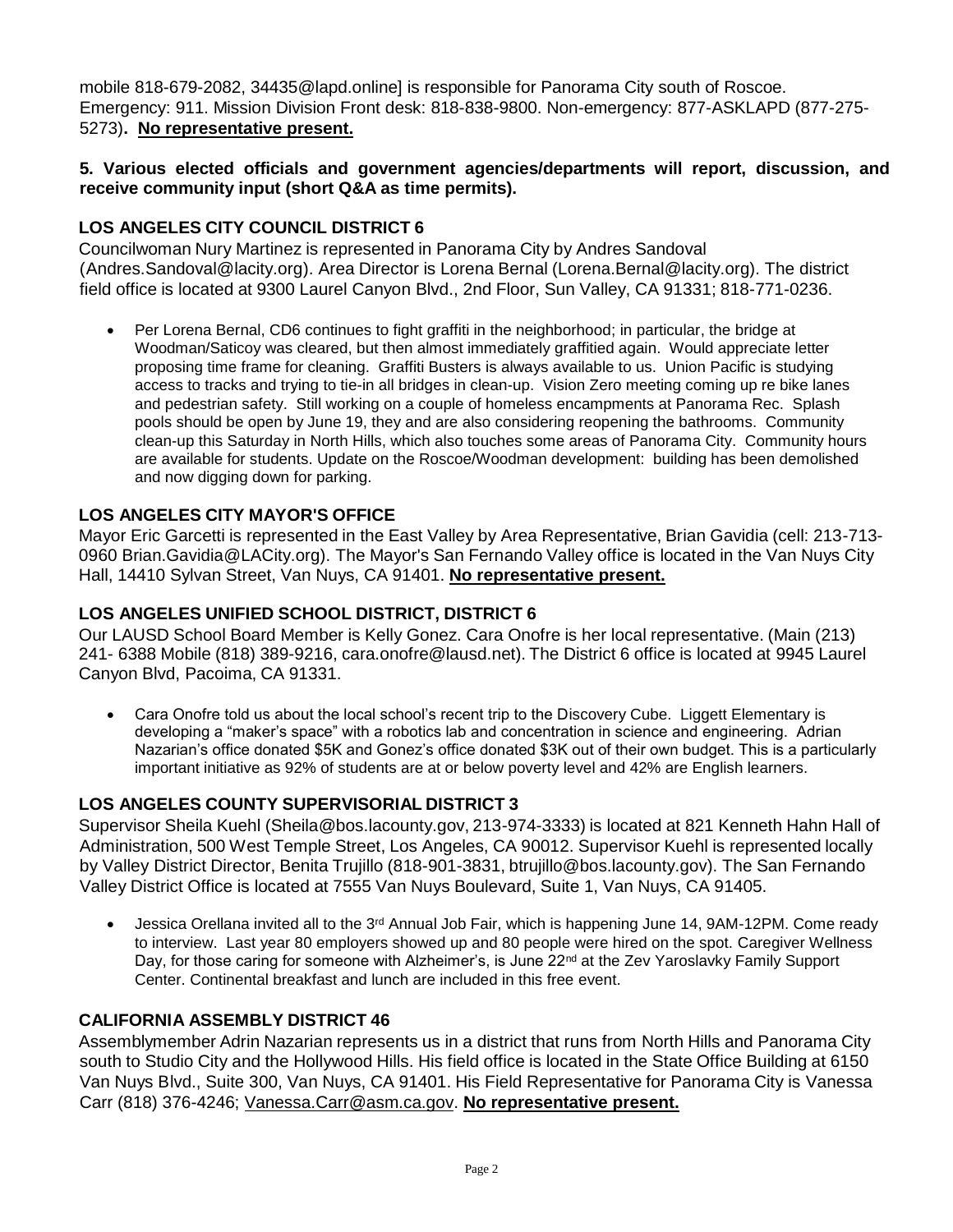# **CALIFORNIA SENATE DISTRICT 18**

District 18 State Senator Bob Hertzberg maintains a field office in the State Office Building at 6150 Van Nuys Blvd., Suite 400, Van Nuys, CA 91401 (818-901-5588). His Field Deputy for Panorama City is Eveline Bravo-Ayala (evenlin[e.bravo-ayala@sen.ca.gov\)](mailto:bravo-ayala@sen.ca.gov). The District Director is Barri Worth Girvan (Barr[i.Girvan@sen.ca.gov](mailto:Girvan@sen.ca.gov)). **No representative present.**

### **CALIFORNIA CONGRESSIONAL DISTRICT 29**

Congressman Tony Cardenas' District Office is located at 9612 Van Nuys Blvd., #201, Panorama City, CA 91402 (818-221-3718). He is represented in Panorama City by Senior Field Representative Jaqueline Serrano (Jaqueli[ne.Serrano@mail.house.gov](mailto:Serrano@mail.house.gov); 818-221-3718). **No representative present.**

### **DEPARTMENT OF NEIGHBORHOOD EMPOWERMENT (DONE)**

DONE's is located at 14410 Sylvan St. 4th Floor, Van Nuys, CA 91401. Office phone is: Office | 818-374- 9898 Fax | 818-374-9877. Jose Galdamez is our designated liaison and can be emailed at jo[se.galdamez@lacity.org.](mailto:galdamez@lacity.org) Our city funding representative is Ms. Shawna Dungo directly at sh[awna.dungo@lacity.org](mailto:dungo@lacity.org) or general line Cler[k.NCFunding@lacity.org](mailto:NCFunding@lacity.org) or (213) 978-1058.

• Jose Galdamez wanted to remind the Board about the live ethics training coming up on June 20<sup>th</sup>. Michelle Klein-Hass requested that another funding training be scheduled for the Valley. Also the department is still taking applications for the Civic Youth Program. With regards to California Public Records Requests, they should be emailed to [eal.pra@lacity.org.](mailto:eal.pra@lacity.org)

# **DEPARTMENT OF RECREATIONS AND PARKS (Panorama City Rec. Center)**

Panorama City Rec Center is located at 8600 Hazeltine Ave., Panorama City, CA 91402, (818) 893-3401, Adria Deliberto is the Rec Center's Director and can be reached at panora[ma.recreationcenter@lacity.org.](mailto:recreationcenter@lacity.org)

• Per Adria Deliberto, Summer Camp will take place June 11-August 10, \$120 includes lunch and a once a week field trip. Basketball League for ages 5-12 will start up in July.

#### **6. Public Comment and Announcements** (*Please limit to two minutes per speaker.***)** Public

comment on agenda items will be heard at the time the item is considered.

- Dave Brown every  $4<sup>th</sup>$  Saturday of the month, RYLAN Ready Your LA Neighborhood preparedness awareness. Will bring more information to next meeting.
- Faramarz Nabari spoke regarding various issues on METRO in the SFV, including the upcoming community meeting for the Sepulveda Corridor. Suspects the whole project may be escalated because of Elon Musk's tunnel project. Also NextGen is doing a review of all bus routes in LA County.
- Jaren Sorkow (new director) and Cristina Villabolos from Casa Esperanza came by to introduce themselves. The facility has not had a director in 2 years. They serve over 500 families. Would like to partner with PCNC in the future and get on agenda to make presentation to the board.
- Joe Shammas introduced himself as a candidate for Congress. Being on the Veteran's Affairs Committee would be one of his priorities. Is very concerned about all the VA services being cut.
- Glenn Bailey Sept  $22^{nd}$  is the annual Congress of Neighborhoods. Wants to see 800-900 board members there.
- Jan Brown Panorama City Library is closed for 4-6 weeks for repairs. There was a water pipe break.

#### **7. Discussion and possible action to appoint any interested qualified stakeholders to any appropriate vacant board seats.**

• None at this time. However, Gregory Wilkinson says Jose Galdamez has told him that the recent changes to the PCNC Bylaws have been approved, so we will be able to appoint up to five alternates at the next meeting. There are 21 seats on the board, so you are almost always guaranteed a seat at the table.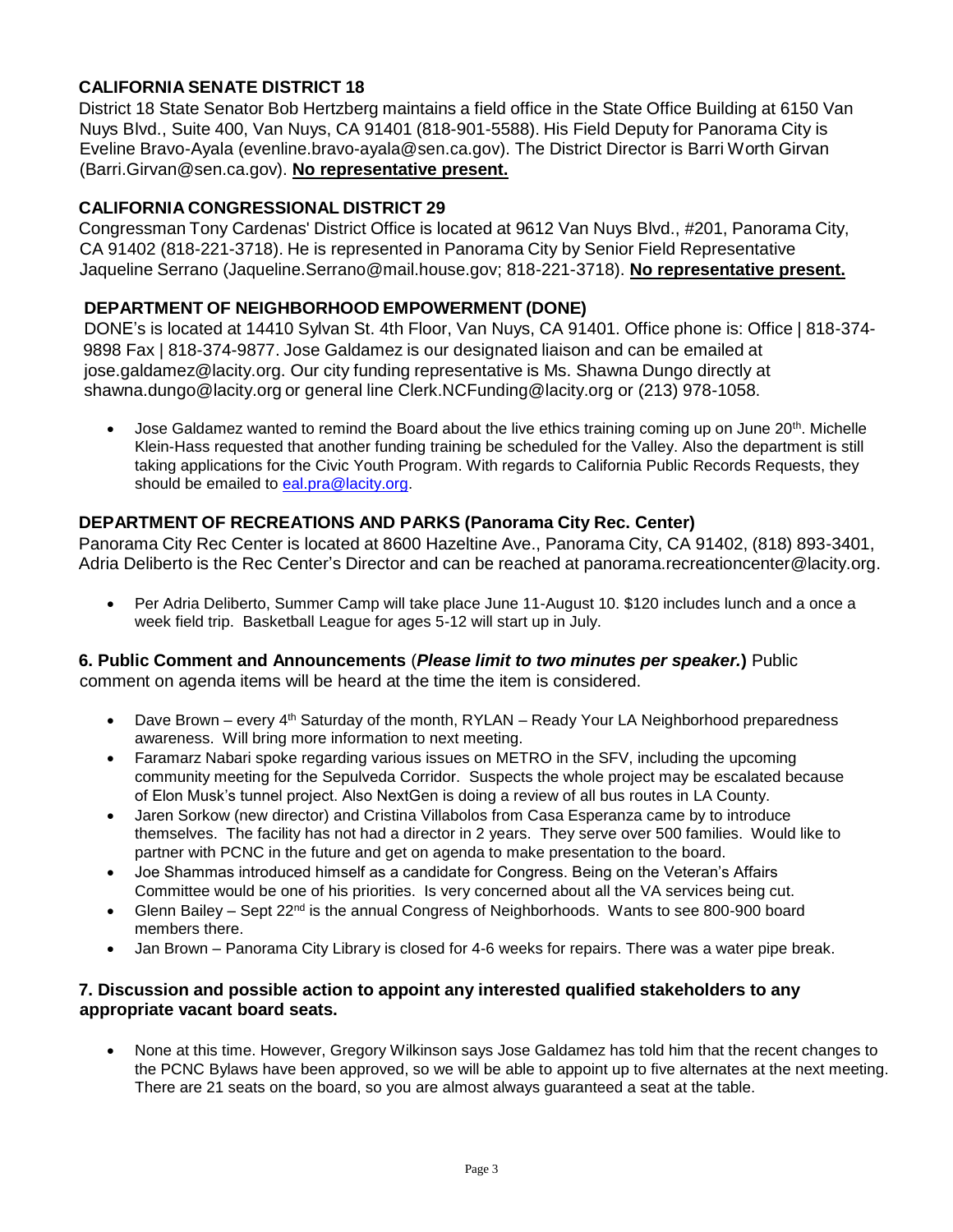**8. Notation and possible correction (through documentation) of the list of Board members who may not vote on matters (financial or otherwise) because they have not completed the required training.** DONE requires two classes to vote: (1) the Ethics and Open Government course required by state law for all public officials in California within two years of their election or appointment and every two years thereafter – required to vote on any matter, and (2) basic funding training for neighborhood council Board members to vote on financial matters. DONE also requires all Board members to have signed they have received a copy of the Code of Conduct. While not required to vote any Board member who does not sign the acknowledgment of receipt will be removed from the Board by DONE. All three of these requirements can be met with online courses available at EmpowerLA.org.

• Per Cheryl Compton, Saul Meija is still delinquent. Asked Jose Galdamez to clarify what requirements Viviano Montes still needed. Viviano has finished ethics, but still needs funding and code of conduct, which Viviano says he will complete.

#### **9. Discussion and possible action regarding CicLAvia bike valley event with a Panorama City start hub. Evanne Holloway from CicLAvia will present information. Includes discussion and possible action for spending up to \$500 for outreach materials (flyers, etc) and drinks for participants.**

• Evanne Holloway explained the event and how they are preparing for street closures. The streets are closed on June 24th from 7AM-6PM. They are doing door-to-door notifications, which the second round of outreach happening the beginning of June, and then again back at the radius a week prior to the event when signs will go up and flyers will be posted with additional information and bus detour information will be posted along routes. For residents who need to park their vehicles away from their building, a \$20 stipend for parking reimbursement will be provided. There will be four intersections along the route which will allow cross traffic: Nordhoff, Plummer, Woodman and Laurel Canyon. John DiGregorio motioned to approve to \$500.00 for outreach materials and refreshments/drinks for June 24, 2018 CicLAvia event, which was seconded by Gurgen Mkrtchyan. Gregory Wilkinson called for a roll call vote: **Motion passes 13 YES/0 NO/0 Abstain/1 Ineligible**. This will be money from FY17-18, we just have to get in this week. PCNC will have pop-up at Panorama hub.

#### **10. Discussion and Possible Action about the selection of a new PCNC webmaster, additional website design, and hosting service. Funding was already approved by the Board last meeting but this is to select the actual webmaster vendor. Three competing vendors will present.**

• Wendy Moore from Moore Business Results and Anna Mtrkychan from Web Corner both gave presentations to the board. Aaron Devandry did not email a presentation for consideration. Both vendors are city-approved and have multiple NCs as clients. Moore Business Results is a Wordpress-based site, while Web Corner is a proprietary software. Web Corner also has a storefront in Tarzana. Ann stated that it may be possible to recreate some of our old website from the last archive backup. While there were many pros to both vendors, the main topics of discussion were the cost structure and open vs closed source.

Further, there was a discussion re the voting methodology. John DiGregorio motioned that we take a simple majority vote; Gurgen made a friendly amendment to actually make a vendor choice and vote yea or nay; Gurgen further motioned that we approve ongoing negotiation with Web Corner, which was seconded by John DiGregorio. Tony Wilkinson was concerned with closing negotiations with Moore Business Results, and asked to amend motion to continue negotiations with both vendors, which was seconded by Michelle Klein-Hass. Gurgen did not accept Tony's amendment. Gurgen believes it would not be good business practice to not choose a vendor tonight. Gregory Wilkinson called for a hand vote on Tony's amendment to continue negotiation with both vendors: **Motion failed 2 YES/8 NO/2 Abstain**. Pamela Gibberman left the meeting prior to this vote. Gregory Wilkinson then called for a hand vote on the underlying motion to approve ongoing negotiations with Web Corner: **Motion passes: 10 YES/2 NO/0 Abstain**.

Gurgen had a brief consultation with Anna from Web Corner, where she agreed to 3-month terms and no cancellation fees. Gurgen motions to select Web Corner as the PCNC website vendor, which was seconded by John DiGregorio. Tony objected to the process – no documents and private negotiation. Gregory stated that it was better to pick Web Corner than do nothing at all tonight. John DiGregorio left the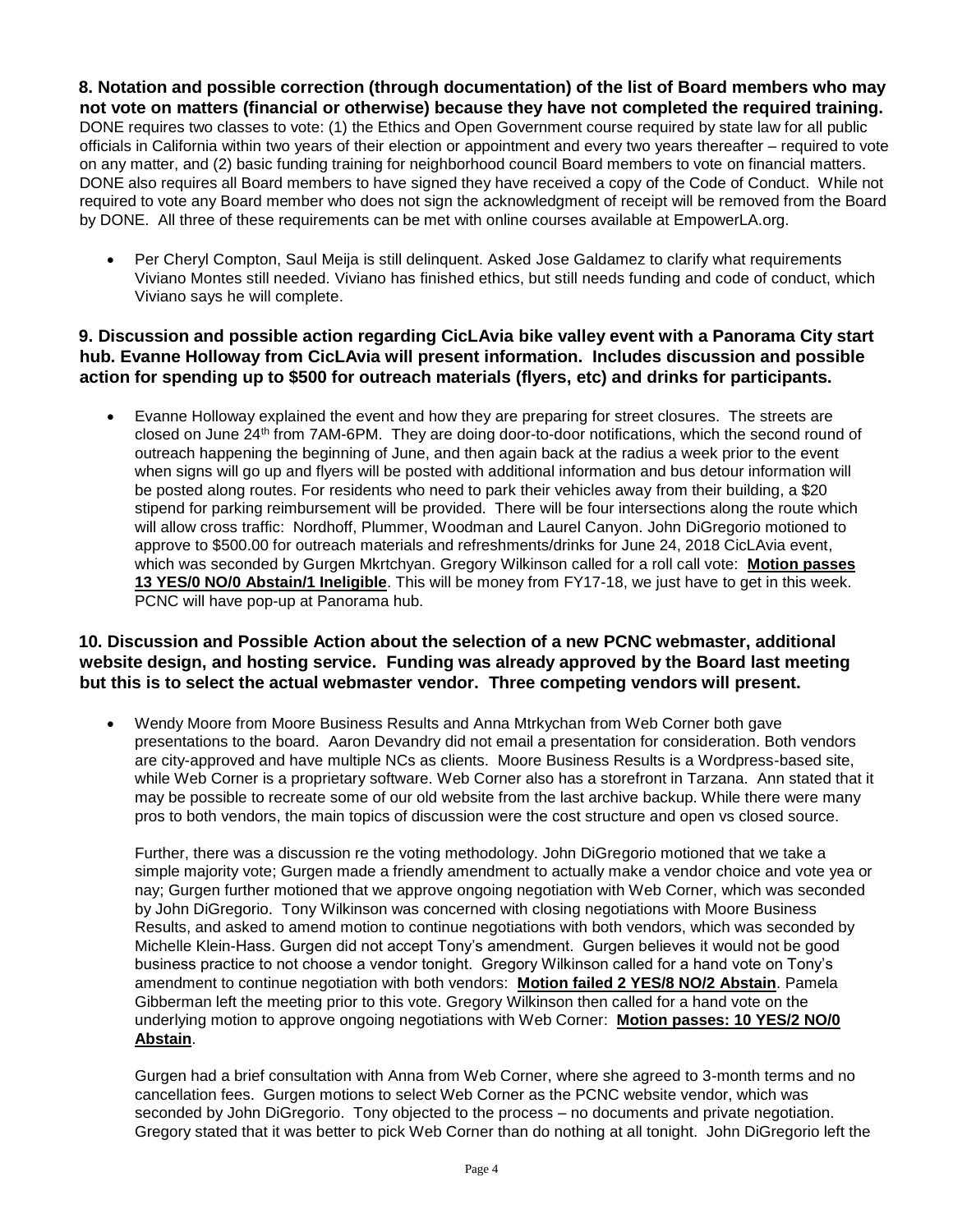meeting at 9:52pm. For the record, Gregory Wilkinson stated that he had issue with possible procedural problems, but called for a hand vote. **Motion passes: 10 YES/1 NO/0 Abstain**.

**11. Discussion and possible action to approve up to \$1,200 for FY 18-19 to secure the services of David Levin as a minute taker/transcriber for PCNC Regular Board Meetings. David is employed by Partners in Diversity, which is an approved city vendor. David will attend to introduce himself and answer any questions. With the company markup, it's about \$23-25 per hour. David says most NCs allot \$1200 for the year, but have funds leftover. He also does Mission Hills Minutes.** 

• Cheryl Compton explained that although she had originally invited David Levin to attend, she then withdrew that request. She also suggested that this item be tabled until she did further research. Gregory Wilkinson said we should at least vote on the vendor and the approval of initial funds, then the Secretary would be empowered to select a minute-taker who she felt comfortable working with. Tony Wilkinson motioned to approve up to \$1200 for Partners in Diversity for the services of a minute-taker for PCNC Board Meetings, which was seconded by Marisa Persaud. Gregory Wilkinson called for a roll call vote: **Motion passes 10 YES/1 NO/0 Abstain.**

#### **12. Discussion and possible action regarding the NC Budget Advocates' Budget Day will be at City Hall on June 23rd with a free breakfast and the appointment of two PCNC budget reps.**

• Although John DiGregorio had to leave the board meeting, he told Gregory that he was interested in representing PCNC at Budget Day again. Gurgen Mkrtchyan also nominated himself. Tony Wilkinson motioned to appoint both John and Gurgen as PCNC Budget reps, which was seconded by Jan Brown. Gregory Wilkinson called for a hand vote: **Motion passes: 11 YES/0 NO/0 Abstain.**

#### **13. Discussion, nomination, and selection of Committees to include adding new Committee Chairs or new members to each committee. Also includes 1-minute report form each committee. The current committees are listed below.**

• Due to length of meeting, committee updates were skipped. Contact Chairs if you need information or have questions.

| <b>STANDING COMMITTEES</b> |                         |                                                                                                                      |            |                                                       |                                           |
|----------------------------|-------------------------|----------------------------------------------------------------------------------------------------------------------|------------|-------------------------------------------------------|-------------------------------------------|
|                            | <b>Chair</b>            | Email                                                                                                                | Date/Time  | <b>Location</b>                                       | <b>Notes</b>                              |
| Commerce                   | Saúl Mejía              | commercechair2016@yahoo.com                                                                                          | <b>TBD</b> |                                                       | Needs additional<br>members for quorum    |
| Finance                    | Gurgen Mkrtchyan        | gurgen@ympklaw.com                                                                                                   |            |                                                       |                                           |
| Land Use                   | Tony Wilkinson          | lawilkinson@acm.org                                                                                                  |            |                                                       | Land Use & Mobility<br>meet jointly       |
| Outreach                   | Marisa Persaud          | Manther1222@yahoo.com                                                                                                |            |                                                       |                                           |
| Rules                      | Cheryl Compton          | ComptonPCNC@qmail.com                                                                                                |            | Plaza Del<br>Valle, Liz<br>Galan<br>Community<br>Room |                                           |
| <b>SPECIAL COMMITEES</b>   |                         |                                                                                                                      |            |                                                       |                                           |
|                            |                         |                                                                                                                      |            |                                                       |                                           |
|                            | <b>Chair</b>            | Email                                                                                                                | Date/Time  | Location                                              | <b>Notes</b>                              |
| City Life                  | John DiGregorio         | johndPCNC@gmail.com                                                                                                  |            |                                                       | City Life & Public Safety<br>meet jointly |
| Mobility                   | Michelle Klein-<br>Hass | mkh.pcnc@gmail.com                                                                                                   |            |                                                       | Land Use & Mobility<br>meet jointly       |
| <b>Public Safety</b>       | <b>Martha Cortez</b>    | Martha.Cortez.PCNC@gmail.com                                                                                         |            |                                                       | City Life & Public Safety<br>meet jointly |
| Education                  | Ryan Reich              | ryan.reich@gmail.com                                                                                                 |            |                                                       |                                           |
| Health &<br>Safety Fair    | Saúl Mejía              | commercechair2016@yahoo.com                                                                                          |            |                                                       |                                           |
| Youth                      | John DiGregorio &       | johndPCNC@gmail.com &                                                                                                |            |                                                       |                                           |
|                            | <b>Martha Cortez</b>    | Martha.Cortez.PCNC@gmail.com<br>$\sim$ Please contact the Chairs if interested in participating on committees $\sim$ |            |                                                       |                                           |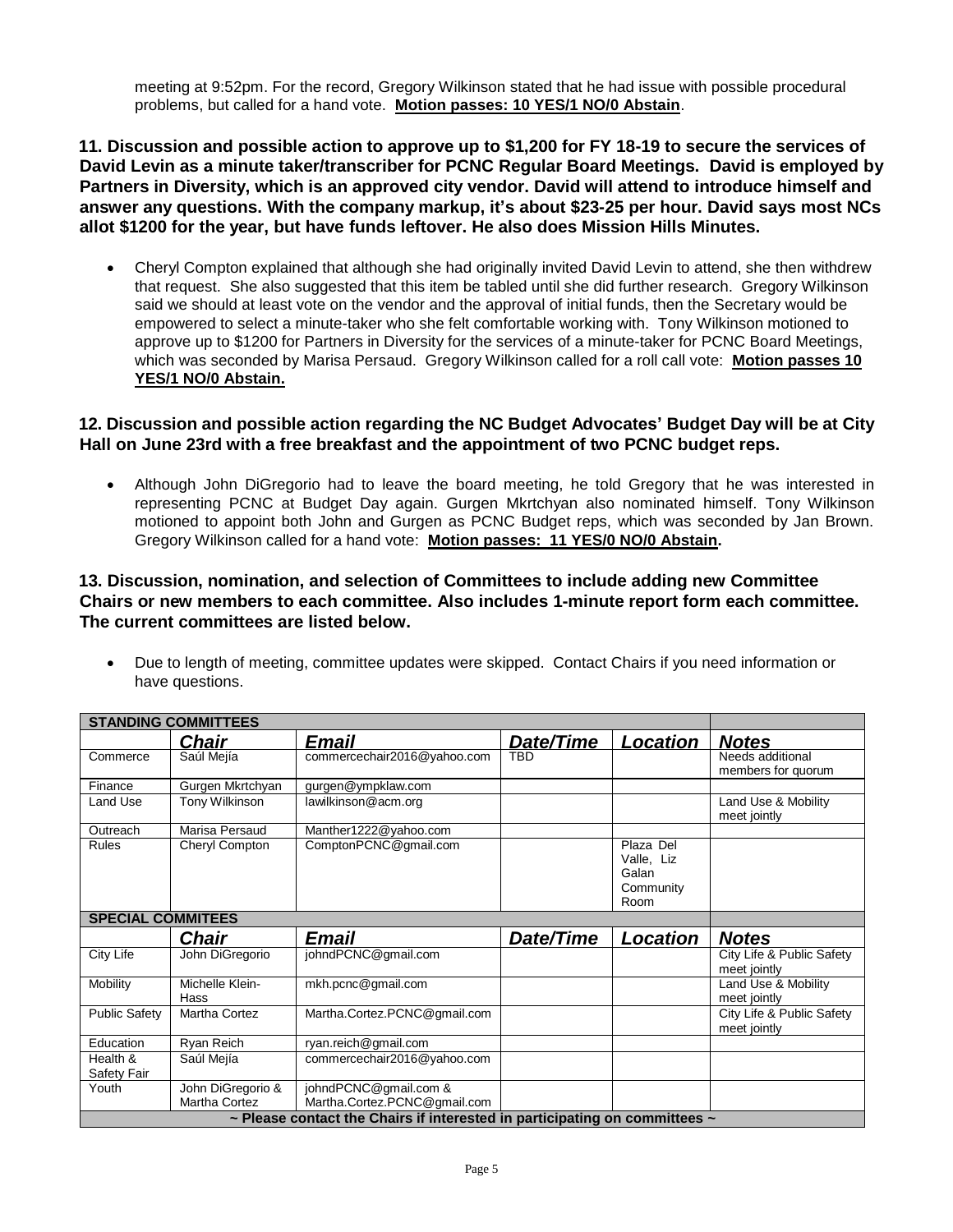**14. Discussion and possible action to remove any board member(s) that have violated Article V, section 7 "Absences" of the PCNC By-Laws. Pursuant to this section any board member that has two (2) consecutive absences or three (3) absences within a six (6) month period for regularly scheduled board meetings and that are not excused by the Chair may be removed from the board by a majority vote of all those board members present. The board member subject to the removal vote may address the board but is not allowed to vote. The following board members meet this criteria to be removed.** 

• Cheryl Compton informed Gregory Wilkinson that, including tonight's meeting, Saul Meija has now missed three meetings in a row (March, April and May 2018). Gregory will call Saul and let him know that this will be agendized on the June minutes.

#### **15. Discussion and possible action to approve an unexpected office supplies or outreach expenses, the total of which will not exceed \$200 per category.**

• None at this time.

**16. Discussion and possible action for approval of any financial statements, Monthly Expenditure Reports (MER's), or other ongoing monthly financial documents prepared by the Treasurer or Finance Chair which have not yet been approved by the Board. Treasure/ Finance Chair to provide details. This item does not cover special or annual financial documents.**

• Although the board did not have hard copies to review, everyone on the board received an email and confirmed they were ready to vote. It was offered to anyone still remaining in the public to view MERs on a phone or tablet, if they wanted. No one took up the offer. Marisa Persaud motioned to approve all outstanding MERs (3 months), which was seconded by Chris Martinez. Gregory Wilkinson called for a roll call vote: **Motion passes 10 YES/1 NO/0 Abstain.**

#### **17. Discussion and possible action to approve the Board meeting's minutes for the last Board meeting and any other prior meetings not yet approved.**

• Tony Wilkinson motioned to approve the minutes for the March and April, which was seconded by Mike Hasz. Gregory Wilkinson called for verbal acclamation: **Motion passes: 11 YES/0 No/0 Abstain.**

#### **18. Adjournment – Gregory Wilkinson adjourned the meeting at 10:18PM.**

**Council Process:** The council gained its official city role upon certification by the Board of Neighborhood Commissioners on March 15, 2007. Everyone who lives, works or owns real property within the boundaries of the Panorama City Neighborhood Council, or who declares a Community Interest in the area and the basis for it, is a "stakeholder". All stakeholders are members of the Council. Stakeholders elect a Board of Directors to represent them. This Board is recognized as the decision-making entity by the City of Los Angeles. The current Board was elected on April 2, 2016. While the Board is the official decision-making entity, meetings are conducted as much as possible in a town hall spirit. Committees are open to anyone with an interest in Panorama City. Panorama City's neighborhood council is much more than its Board, and it depends on public participation for its success.

**Posting Sites:** California's open meetings law, the Ralph M. Brown Act, requires that meeting notices be physically posted at a regular location 72 hours in advance for regular meetings and 24 hours in advance for special meetings. The location must be accessible to the public seven days a week, 24 hours a day. That location is the outside steel doors of the Plaza Del Valle Community Room, Building G, 8700 Van Nuys Boulevard, Panorama City, CA 91402. This council is also required to follow the City of Los Angeles posting policy for Neighborhood Councils. That policyadditionally requires that councils post agendas through the city's Early Notification System (ENS), post the agendas on the council's website (if one exists), and make an effort to send agendas by electronic mail (if such a list exists). This council posts agendas on its website, panoramacitync.org. This council uses the city's ENS mailing list as its agenda email list. You may sign up for the ENS agenda system a[t:](http://lacity.org/government/Subscriptions/NeighborhoodCouncils/index.htm) [http://lacity.org/government/Subscriptions/NeighborhoodCouncils/index.htm.](http://lacity.org/government/Subscriptions/NeighborhoodCouncils/index.htm)

In addition to the Plaza Del Valle posting location, this council MAY post agendas at other locations within Panorama City. These may include: (1) Panorama City Branch Library, 14345 Roscoe Boulevard; (2) Panorama Recreation Center, 8600 Hazeltine Avenue; (3) Sepulveda Recreation Center, 8801 Kester Avenue; and (4) Casa Esperanza, 14705 Blythe Street.

In addition to the ENS agenda list, this council MAY include agendas in its occasional informational emails. You can subscribe to the council's informational email list by sending your request to ['info@panoramacitync.org'.](mailto:info@panoramacitync.org) You can also sign up on the council's website. In order to respect our stakeholders' inboxes, messages to the informational email list will be sent at most once or twice a month. *The only way to assure that you will receive emailed agendas is through the ENS list.*